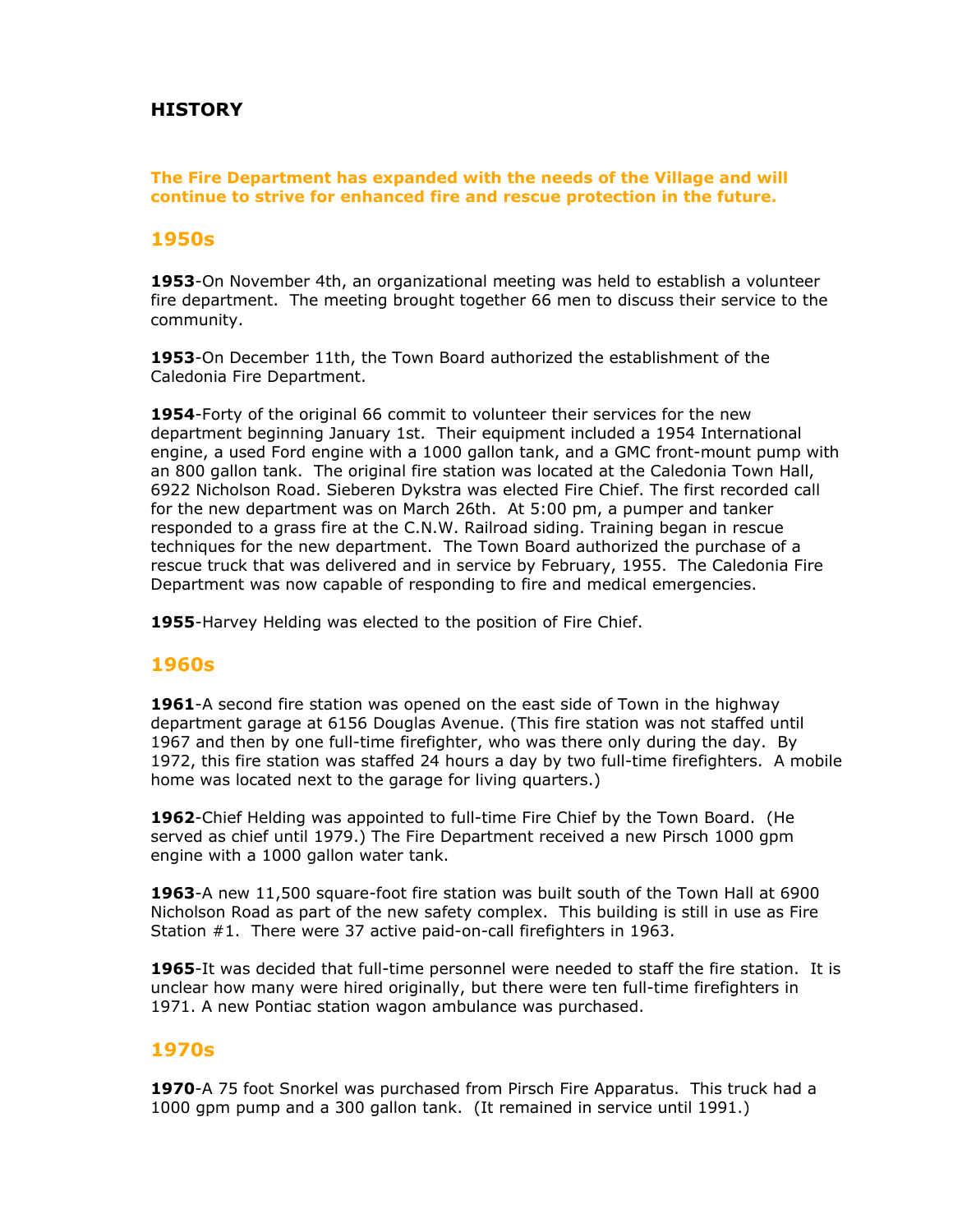**1973**-Department members were sent to EMT training. This was a new Emergency Medical Technician level for rescue personnel. It enhanced the level of medical treatment that personnel could give to the injured or sick. This was the first class offered in the Racine area.

**1976**-A permanent fire station was built at the corner of 5 Mile Road and Douglas Avenue. This is Station #2, located at 6040 Douglas Avenue. This station continued to be staffed 24 hours a day by two full-time firefighters. The old station was vacated and is now used by the Highway and Park Departments, and as the Community Center.

**1979**-Chief Helding retired and John R. Smith was appointed to Acting Chief. There were two staffed fire stations with 15 full-time firefighters and 21 paid-on-call.

#### **1980s**

**1980-**John Smith was appointed to the Chief's position and served until 1991.

**1981-**The fire department took delivery of two new 1980 Ford Pirsch engines. They both had 1000 gpm pumps, one had a 1000 gallon tank and the other had 550 gallons. One was placed in service at Station #1 and the other, at Station #2. The department also took delivery of its first two modular rescue units; Ford E350 chassis with Marion bodies. (Both modules were refitted on new E350s in 1990). The Juvenile Firesetter program was started by Assistant Chief Robert Stedman.

**1982-**A fire prevention program was developed using Sparky the wonder dog. Sparky was donated to the fire department by one of its members. Sparky was a black and white dalmatian that lived at the fire station. She was trained by the firefighters to perform fire-safety demonstrations. She would Stop, Drop and Roll, crawl in low smoke and put out a lit match. She would bark when she saw a lit match or lighter. Sparky was an integral part of the department's public education program for 13 years.

**1984-**Engine #3, a Ford Pirsch with a 1000 gpm pump and 750 gallon tank was delivered. This engine was placed in service at Station #2; replacing a 1954 International engine.

**1985-**Full-time staffing was now at 17; the Fire Chief, Assistant Fire Chief and 15 firefighters. There were 32 paid-on-call firefighters as well. The fire department took delivery of a third modular Ford E350 rescue unit. The fourth rescue unit in reserve service, was a 1975 Dodge van.

**1988-**The EMTs were trained to administer epinephrine for persons in anaphylactic shock. One year later, the department was trained in the use of automatic defibrillation for persons in cardiac arrest.

**1989-**Four additional full-time personnel were hired. This brought the level of manpower to 21; the Fire Chief, Assistant Fire Chief and 19 firefighters; with an additional 21 paid-on-call firefighters.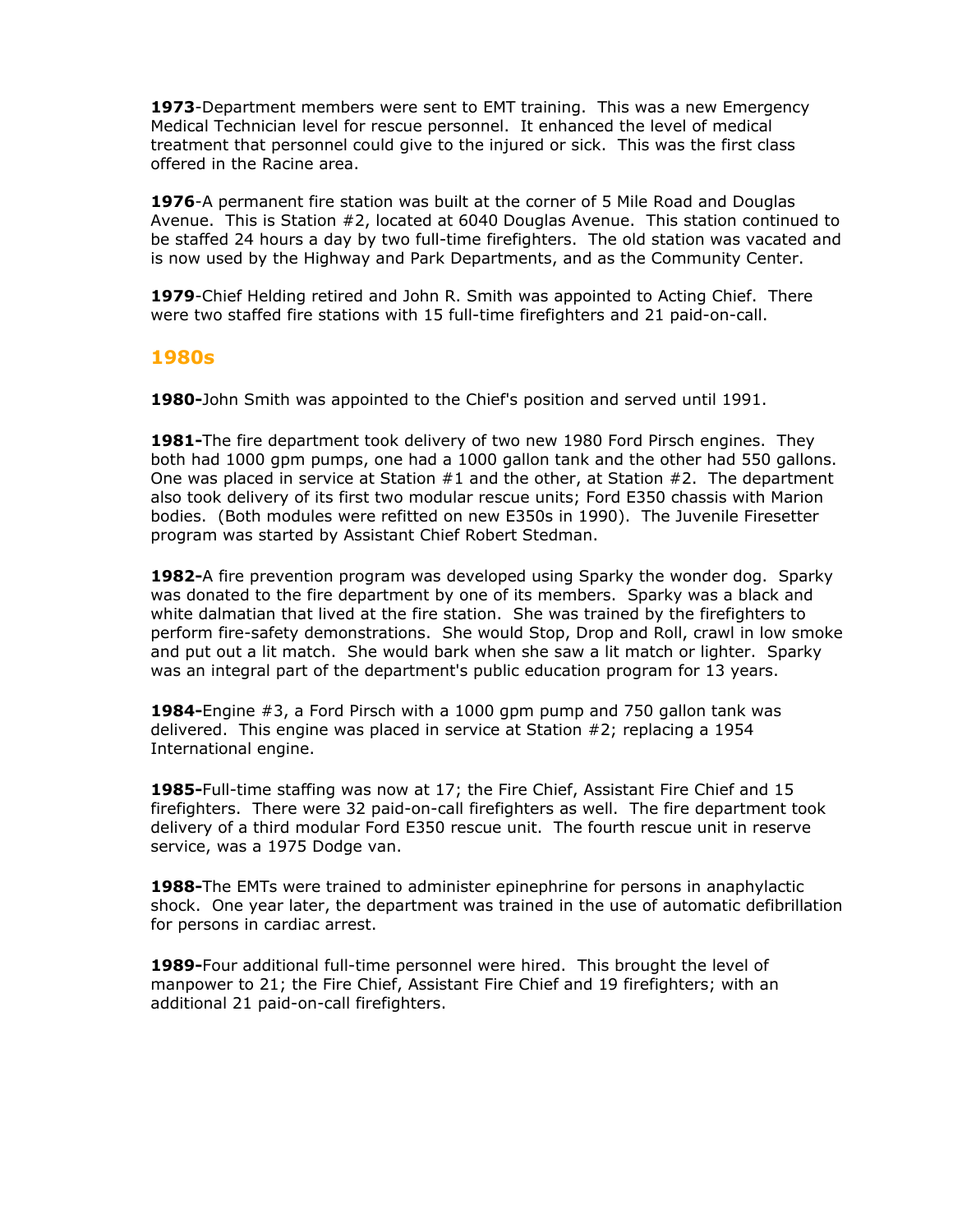## **1990s**

**1990-**Full-time staff increased to 23 members and paid-on-call firefighters increased to 25.

**1991-**Chief John Smith retires. Captain Wesley Hanson was appointed to the position of Fire Chief. Chief Hanson served in that position from July 1991 to May of 1996. The department took delivery of a 75 foot Quint aerial from Pierce Fire Apparatus. This truck has a 1500 gpm pump, 400 gallon tank, a full compliment of ground ladders and a hose bed. This vehicle replaced the 1970 snorkel. Truck #1 was quartered at Station #2.

**1992-**The manpower was increased to 25 full-time firefighters including the Chief and Assistant Chief, with 30 paid-on-call firefighters. The 30 paid-on-call was set by the Town Board as the maximum number allowed.

**1993-**Two new tankers were ordered. They are 1993 International 4900s with 2000 gallon water tanks. They have three dump valves and a hose bed. They also carry a 2000 gallon porta-tank, 20 feet of hard suction hose, and various adapters that allow us to work with mutual aid departments. A 1965 International tanker with a 3300 gallon tank and a 1962 engine were taken out of service with their arrival.

**1994-**The department took delivery of a 1993 Hummer. This apparatus carries a pump, water tank and hose; and will be used for brush fires and off-road vehicle accidents. It replaces two 1940 vintage military vehicles that were used as brush vehicles.

**1995-**Staffing levels include one Fire Chief, one Assistant Fire Chief, three Battalion Chiefs, 21 full-time firefighters, and 30 paid-on-call firefighters.

**1996-**In February, Battalion Chief Donald Damaschke was appointed to Assistant Fire Chief under Chief Wesley Hanson. In May, when Chief Hanson retired, Assistant Chief Damaschke was appointed to the position of Interim Fire Chief. He served in that position until February of 1997, when Chief Waselchuk was appointed by a new Police and Fire Commission.

**1997-**Captain Peter Waselchuk, from the Village of Allouez, Wisconsin, assumed the position of Fire Chief.

**1998-**In July, the first six paramedics came on line after six months of intensive training. The first ALS rescue squad operated out of Station #2. A Fire Science Internship program was established in cooperation with Gateway Technical College. This is a credited course in the AAS Fire Science curriculum.

**1999-**A third station was opened at 9433 Northwestern Avenue. Station #3 is a joint venture between the Town of Caledonia and the Town of Mount Pleasant. Staffing for this station is six, three from each community. Apparatus includes a Caledonia rescue and quint, and a Mount Pleasant rescue and pumper-tanker. A new International 4700LP paramedic rescue squad went into service at Station #2. It replaced one of the 1990 Ford modulars. Nine additional full-time firefighters were hired and the paid-oncall staff was reduced to six firefighters. Afinal decision was made to eliminate the position of paid-on-call through attrition.